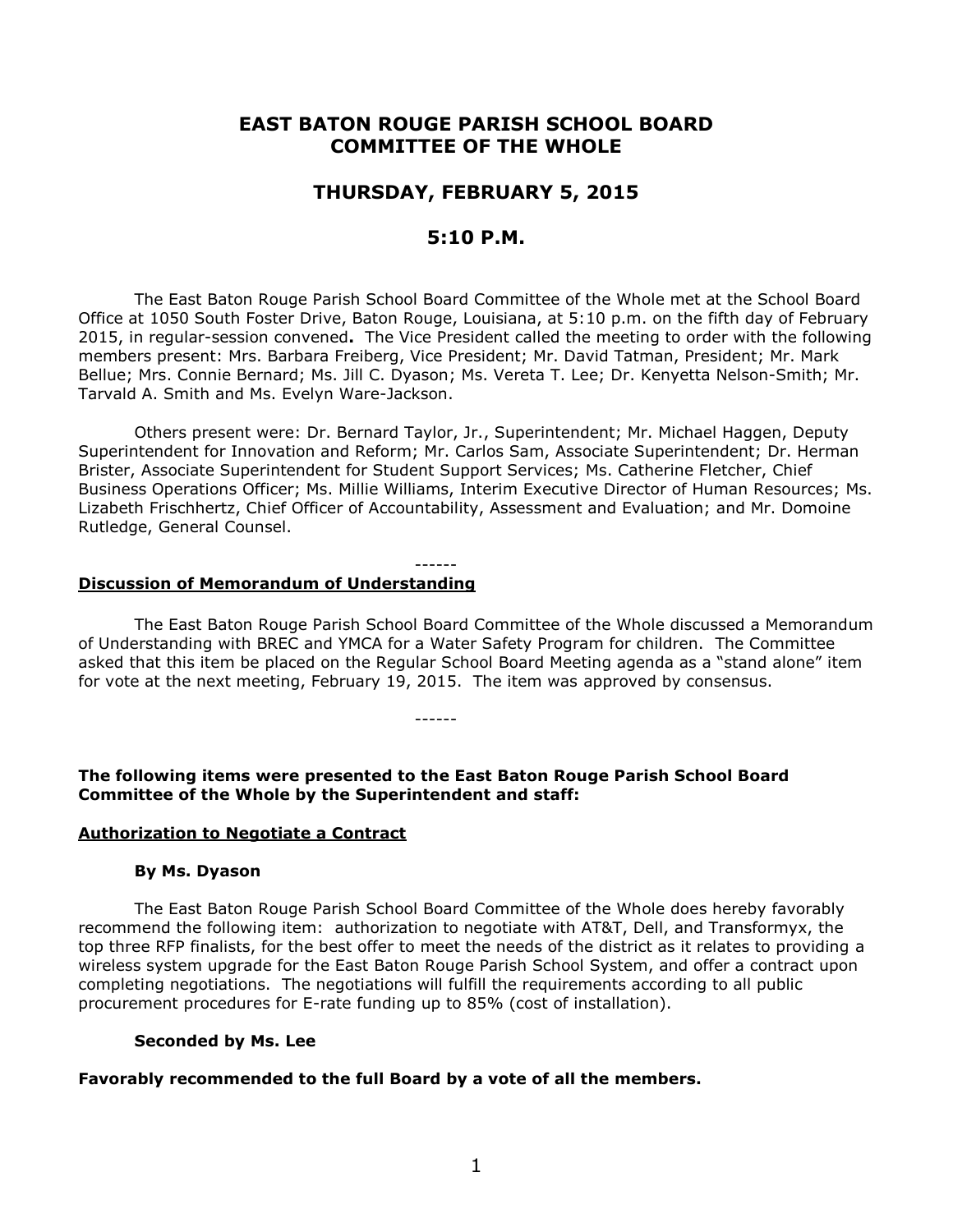#### **------**

## **Grants**

## **By President Tatman**

The East Baton Rouge Parish School Board Committee of the Whole does hereby favorably recommend the following item: approval of the Career & Technical Education's Proposed 2014-2015 Jump Starting JumpStart Grants Budget.

## **Seconded by Mrs. Bernard**

## **Favorably recommended to the full Board by a vote of all the members.**

**------**

## **Budget**

## **By Dr. Nelson-Smith**

The East Baton Rouge Parish School Board Committee of the Whole does hereby favorably recommend the following item: approval of the Adult Education Parish Prison Budget in the amount of \$132,610.00, effective January 1, 2015, through December 31, 2015.

## **Seconded by Ms. Lee**

#### **Favorably recommended to the full Board by a vote of all the members.**

**------**

# **Amendment to Professional Services Contract**

#### **By President Tatman**

The East Baton Rouge Parish School Board Committee of the Whole does hereby favorably recommend the following item: approval to amend the original professional services contract between the East Baton Rouge Parish School Board and Healing Hands Home Health, Inc. (Cost of original contract - \$98,000 and Cost of amended contract - \$127,000.00) to provide nursing services to an additional student(s). (Funding Source: IDEA Part B)

#### **Seconded by Mr. Bellue**

#### **The vote on the motion was as follows:**

| Yeas: $(7)$ | Mr. Bellue, Mrs. Bernard, Vice President Freiberg, Ms. Lee, Dr.<br>Nelson-Smith, President Tatman and Ms. Ware-Jackson |
|-------------|------------------------------------------------------------------------------------------------------------------------|
| Nays: $(0)$ | None                                                                                                                   |

**Abstained: (1) Ms. Dyason**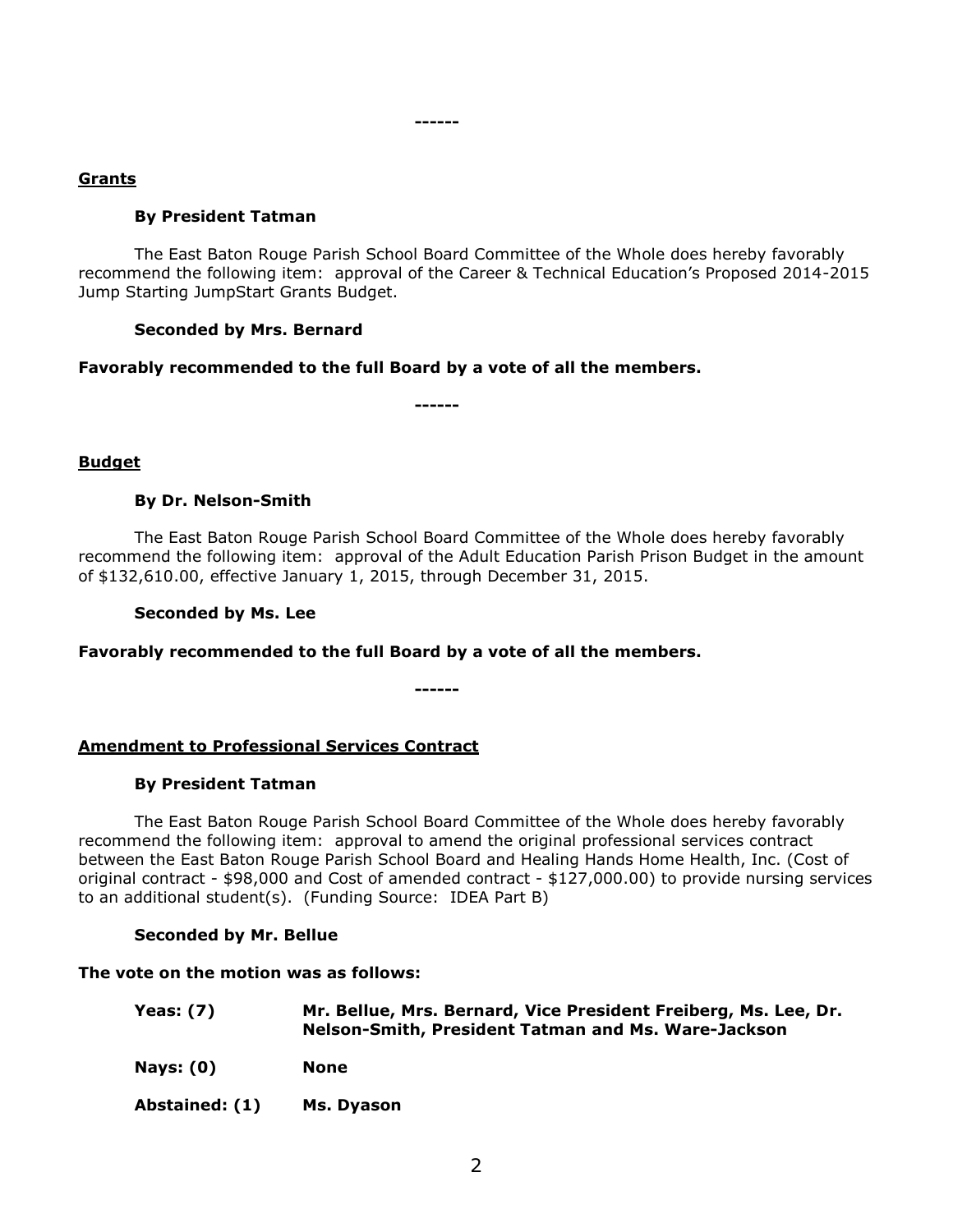## **Absent: (1) Mr. Smith**

## **The motion was favorably recommended to the full Board.**

------

## **Professional Services Contract**

## **By Ms. Lee**

The East Baton Rouge Parish School Board Committee of the Whole does hereby favorably recommend the following item: approval of a professional services contract between the East Baton Rouge Parish School Board and Dr. Kashunda L. Williams (Sundry Behavioral Services) in an amount not to exceed \$10,000.00 for applied behavior analysis training and related matters. (Funding Source: IDEA Part B)

#### **Seconded by Dr. Nelson-Smith**

#### **The vote on the motion was as follows:**

| <b>Yeas: (6)</b> | Mr. Bellue, Mrs. Bernard, Vice President Freiberg, Dr. Nelson-<br>Smith, President Tatman and Ms. Ware-Jackson |
|------------------|----------------------------------------------------------------------------------------------------------------|
| <b>Nays: (0)</b> | <b>None</b>                                                                                                    |
| Abstained: (1)   | Ms. Dyason                                                                                                     |
| Absent: (2)      | Ms. Lee and Mr. Smith                                                                                          |
|                  |                                                                                                                |

**The motion was favorably recommended to the full Board.**

**------**

#### **Agreement**

#### **By Ms. Dyason**

The East Baton Rouge Parish School Board Committee of the Whole does hereby favorably recommend the following item: approval of an agreement between the East Baton Rouge Parish School Board and the Foundation for East Baton Rouge School System and the National Math and Science Initiative in an amount not to exceed \$275,000.00 for teacher training.

#### **Seconded by President Tatman**

#### **Favorably recommended to the full Board by a vote of all the members.**

**------**

**Timber Consultant's Recommendation**